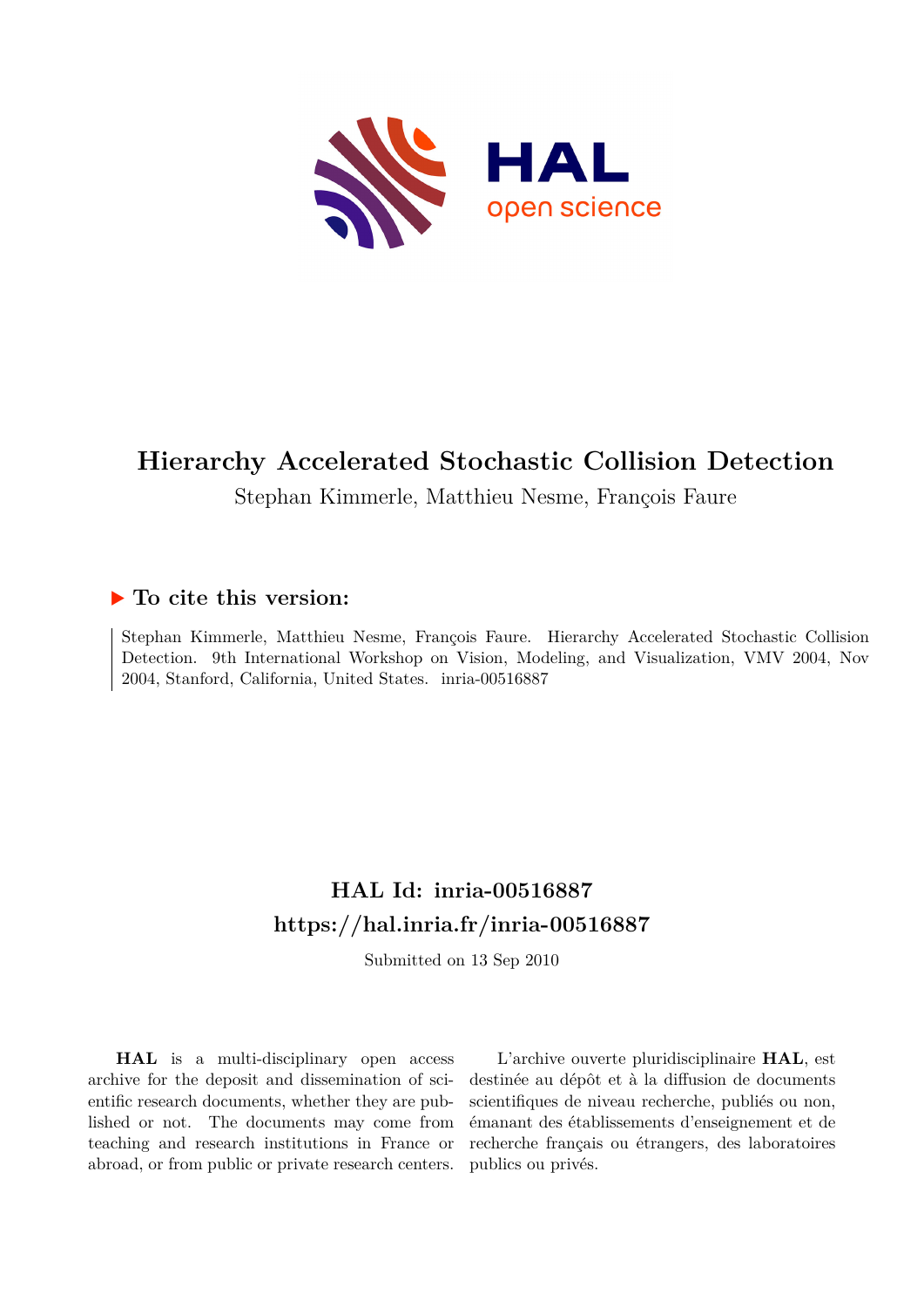## **Hierarchy Accelerated Stochastic Collision Detection**

S. Kimmerle<sup>1</sup> M. Nesme<sup>2</sup> F. Faure<sup>2</sup>

 $1$ WSI/GRIS, Universität Tübingen, Germany  ${}^{2}$ GRAVIR, INRIA Rhône-Alpes, Grenoble, France Email: kimmerle@gris.uni-tuebingen.de {matthieu.nesme,francois.faure}@imag.fr

#### **Abstract**

In this paper we present a new framework for collision and self-collision detection for highly deformable objects such as cloth. It permits to efficiently trade off accuracy for speed by combining two different collision detection approaches. We use a newly developed stochastic method, where close features of the objects are found by tracking randomly selected pairs of geometric primitives, and a hierarchy of discrete oriented polytopes (DOPs). This bounding volume hierarchy (BVH) is used to narrow the regions where random pairs are generated, therefore fewer random samples are necessary. Additionally the cost in each time step for the BVH can be greatly reduced compared to pure BVH-approaches by using a lazy hierarchy update. For the example of a cloth simulation framework it is experimentally shown that it is not necessary to respond to all collisions to maintain a stable simulation. Hence, the tuning of the computation time devoted to collision detection is possible and yields faster simulations.

## **1 Introduction**

Interactive simulation of complex deformable objects such as cloth, hair, or biological tissues still remains a challenge in computer graphics. Two main tasks are involved: computing the dynamics of the objects subject to internal and external forces, and detecting the collisions between the objects or within a single object. Though dynamics can now be efficiently handled by methods based on implicit integration [2], collision detection remains computational expensive due to the inherent quadratic complexity of the problem since each element may collide with any other one. Therefore acceleration structures for the collision detection are

developed. Hierarchical space or object decomposition reduce the complexity to  $O(n \log n)$ , where  $n$  is the number of elements considered, typically triangles, edges, or vertices. Sorting elements along axes can lead to linear complexity in good cases, but remain quadratic in general. However, these approaches provide very little control of the computation time. Currently, when none of them is fast enough, interactive simulations are impossible.

Our goal is to provide a method which, given an arbitrary bound on runtime, handles the collisions as exact as possible, hence allowing interactive animation of arbitrarily large scenes. In this paper, we propose a new collision detection framework which allows us to easily trade-off accuracy for computation time. It is based on the combination of two approaches: the first manages a set of randomly chosen pairs of geometric primitives which iteratively converge to local distance minima; the second is based on a hierarchy of bounding volumes which helps us to pick appropriate random pairs.

The remainder of the paper is organized as follows. We first briefly summarize previous work. Section 3 presents the method based on the convergence of randomly chosen geometric primitives. The hierarchy of bounding volumes is presented in Section 4 before the combination of these two methods to the *Hierarchy Accelerated Stochastic Collision Detection* is explained in Section 5. Finally the obtained results and the validity of our approach is discussed.

## **2 Previous Work**

Numerous collision detection methods for various purposes have been developed [18, 13]. Most of the work however focusses on convex polyhedra [17, 21], respectively methods for decomposing non-convex objects into convex parts [7]. However,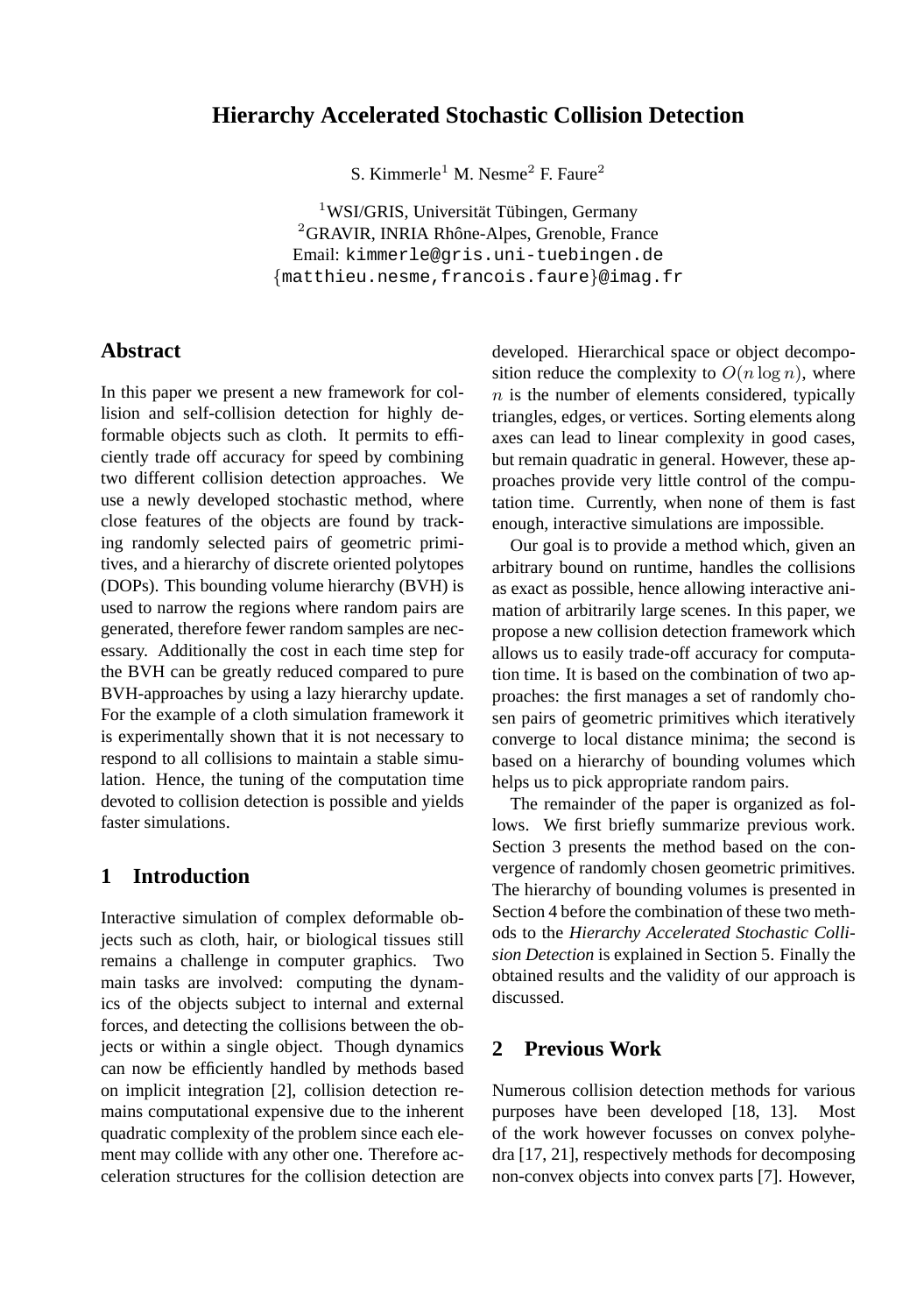these approaches are not applicable for highly nonconvex objects such as hair or cloth.

Currently, collision detection for non-convex objects is mostly accelerated by bounding volume hierarchies. The bounding volumes applied range from spheres [24, 22], oriented bounding boxes (OBBs) [10], axis aligned bounding boxes (AABBs) [6, 29], and other discrete oriented polytopes (DOPs) [14, 32] to shell trees [15].

Most of these approaches, however, are not designed for deformable models as they rely on precomputed data. Various researchers have tried to circumvent these problems and to adapt the methods to deformable objects by efficiently updating or rebuilding AABBs [29, 9]. It appears that AABBs perform better than more complex bounding volumes like OBBs when dealing with highly deformable objects since they can be faster updated. It has also been pointed out that higher order trees like 4-ary trees or 8-ary trees are more efficient than binary trees for deformable objects with many intersecting or close areas like in the case of cloth or human tissue, because fewer nodes need to be updated in each time step and the recursion depth during overlap tests is lower [27, 16, 20].

Besides bounding volume hierarchies recent collision detection methods for deformable objects have relied on distance fields [5, 8], graphics hardware or image-space techniques [1, 19, 30], and spatial subdivision methods, dividing the scene into voxels [33, 28].

Methods based on curvature and orientation to accelerate self-collision detection have also been presented for cloth simulation [31, 23]. Selfintersection needs special attention, since thin objects are subject to tunnelling effects due to time sampling. To avoid the tunnelling a continuous motion from the start to the end of each time step has to be considered as a whole rather than considering initial and final states separately. Continuous collision detection has been studied for both deformable [4] and rigid bodies [26].

Generally, a fast method is not enough for interactivity. Since realistic scenes can be arbitrarily large, all the methods mentioned above will eventually fail to provide interactive frame rates. To obtain interactivity, we need to allow the user to trade off precision for speed during the collision detection between deformable objects. A naive approach would simply focus on an arbitrarily reduced subset

of the scene. Unfortunately, iteratively applied to a static scene, the method would repeat the same mistakes while a better method would eventually detect all existent collisions. Given the impossibility of examining all object pairs at each frame and the need to examine all pairs to detect all collisions, the exploitation of temporal coherence by reusing the previously obtained results is necessary.

Temporal coherence has long been applied to rigid bodies [6, 11]. Only recently methods employing temporal coherence for deformable objects have been presented [12, 25]. Moreover, they allow us to balance precision (i.e. completeness) and speed. We thus build upon such a method and try to circumvent its current drawbacks, which are later detailed. Our main contributions are: (1) an enhanced version of this approach, presented in the next section; (2) a new hybrid method to combine its advantages with the power of bounding volume hierarchies, presented in section 5.

## **3 Active Pairs**

The goal of our new method called *Active Pairs* is to efficiently detect collisions between two meshes or self-collisions within a single mesh. An active pair may be any pair of geometric primitives (vertices, edges, triangles, etc.) of the concerned meshes. The presented method exploits temporal coherence between consecutive time steps and provides the user with the ability to trade detection completeness for computation speed. A method similar to our active pairs was originally developed in cooperation with Raghupathi et al. [25]. In the remainder of this section we therefore present the complete method and also detail our specific contributions.

During the collision detection process with the active pair method at first a set of active pairs is chosen randomly. For reasons of clarity, in the illustration of a self-collision of a deformable body (Figure 1) only point-point pairs are shown. Each of these pairs then iteratively converges to a local distance minimum by repeatedly replacing each element by its topological neighbor with smaller distance compared to the other elements (Figure  $1(a)$ ). If the distance falls below a given proximity threshold, a collision is detected. Often, collisions between deformable bodies are not isolated but they are grouped in collision clusters, each of them corresponding to a pair of colliding areas (Fig-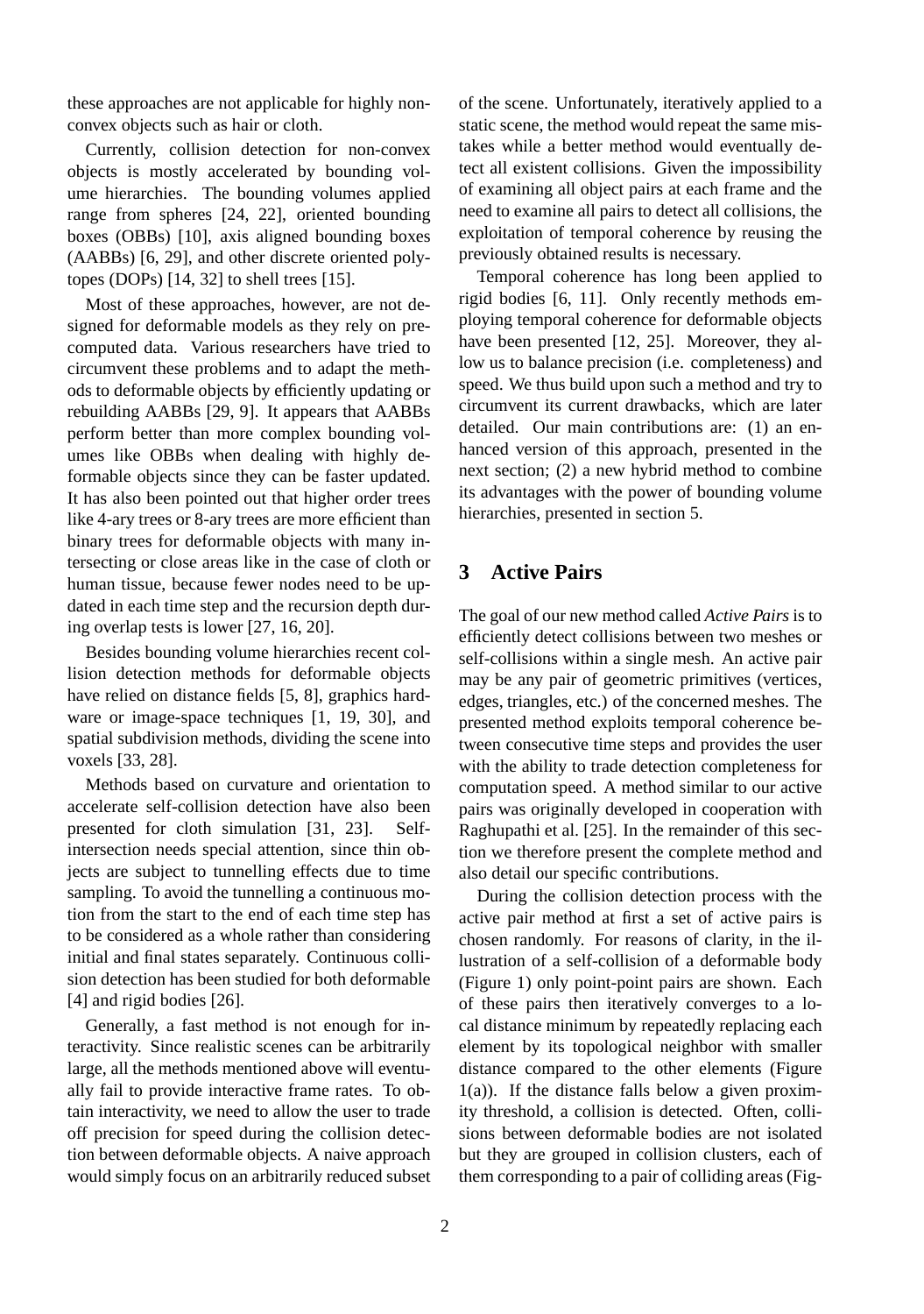

Figure 1: Self-collisions of a deformable object. The active pairs of points are shown in black. (a) An active pair has converged iteratively to a local distance minimum. (b) A collision has been detected and the associated collision cluster is encircled. (c) No active pair is present yet. (d) A collision has been detected too late and an intersection already occurred.

ure 1(b)). Especially for this case the active pair method rapidly finds all nearby collision pairs during the described convergence process. A local distance minimum where no active pair is present, such as in Figure 1(c), might eventually lead to an undetected collision (Figure 1(d)). The probability to create an active pair in a certain region before an intersection occurs depends in part on the number of new active pairs we create at each time step. If, during or at the end of a convergence process, the elements of an active pair are far from each other, or if they are moving apart, then we can consider that the probability of detecting a collision by this active pair in the near future is very low. This pair can thus be considered useless and discarded.

At each step of the animation loop, we update each active pair by iterating it until convergence is reached at a new local minimum resulting from the motion of the bodies. Due to temporal coherence in the animation, the number of necessary iterations is generally small. At each iteration of one pair, the neighboring pairs are visited for possible consecutive collisions and detected collisions are added to the list, as well as the possibly new closest pair replaces the current active pair. We actually store the visited pairs in a hash table and look for the closest not already visited neighboring pair to avoid tracking the same local minimum twice. Collision clusters are progressively detected either by growth around the currently detected collisions, or by the convergence of new pairs, as illustrated in Figure 2.

With the presented active pairs method, we can



Figure 2: A collision cluster. Two new active pairs have converged (black lines) and thereby detected new collisions (around the lines). In the same time step the previously detected collisions have been updated and yield new detected collisions.

not guarantee to find all the collisions unless we try all possible pairs. Let us denote *detection ratio* the number of detected collisions divided by the number of actual collisions. This ratio as well as the computation time devoted to collision detection depends on the number of active pairs we use. By tuning the number of active pairs the trade-off between detection ratio (quality) and computation time (speed) is possible. In the remainder of this section we investigate how to obtain a good detection ratio and we discuss the consequences of incomplete collision detection.

Robustness is a major question, since we can not guarantee to detect all the collisions. In such a case the bodies can intersect each other (Figure 1(d)), and then it is important to ensure that the collision response does not suddenly react by a high amount of potential energy which would make the system unstable. When computing the reaction to a collision (edge-edge or vertex-triangle collision), we thus consider edges and triangles as inelastic rigid bodies with non-zero thickness and geometric constraints. The velocities are handled similarly to [4], while intersections are solved using the same method extended to positions. Due to object stiffness and damping, position and velocity corrections are then partly propagated to neighboring elements. An acceptable behavior is thus obtained in areas where a significant number of collisions are detected. Additionally, to handle intersections we could apply recent methods for untangling cloth [3].

The active pairs method described in this paper strongly improves previous stochastic approaches. While in [25], only pairs of edges are considered, we generalize to a variety of geometric primitives: combinations of points, edges and triangles. The only requirement is that the distance between two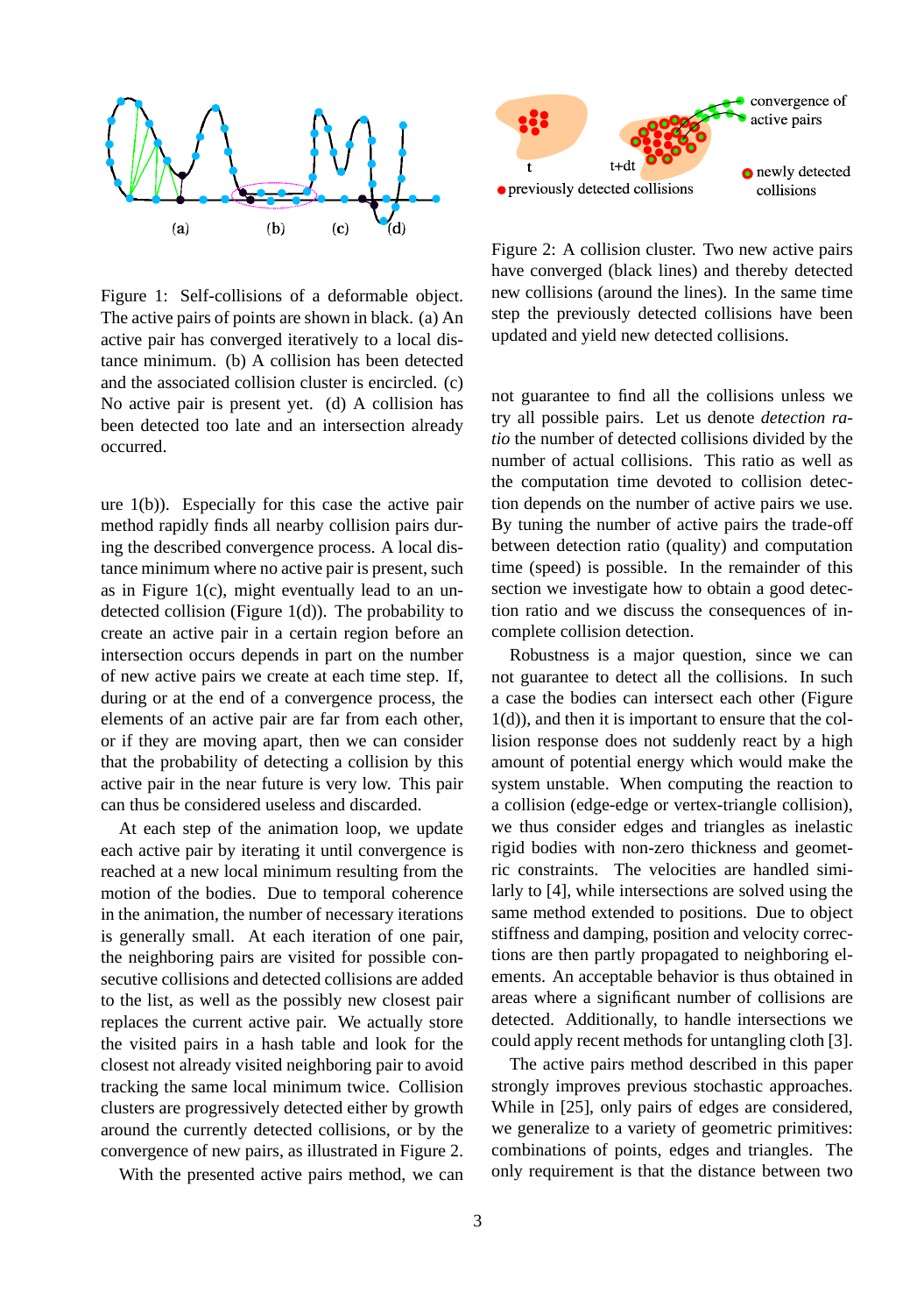primitives must be computable. In addition, voxels could also be used for volumetric objects. Additionally, we start the converging process by using pairs of points, since in this case distance computation is faster than for the other primitives. When the elements are close enough, we switch to the exact distances of the two primitives, since they are locally more accurate and provide more relevant information for collision handling.

In earlier work, for each new collision, the associated collision cluster was fully detected using a recursive search. This is extremely expensive and can be highly redundant, as several new colliding pairs may appear around the same cluster at each time step (Figure 2). As detailed in the results section, we found our presented approach experimentally much more efficient.

## **4 Bounding Volume Hierarchy**

Using only a stochastic method to find new close regions between two meshes has a major drawback. The candidate pairs, where the iterative search for the close regions begins, are, by the design of the method, randomly distributed over the complete mesh. Nevertheless, often the close regions between two meshes are restricted to a rather small area of the complete mesh.

To overcome this drawback of the pure stochastic collisions detection we combined it with a bounding volume hierarchy of  $k$ -DOPs. In this section we detail the bounding volume hierarchy used, its advantages over other possible choices, and our strategies for accelerating the hierarchy update.

#### **4.1 Bounding Volumes**

We have chosen  $k$ -DOPs as bounding volumes, because they usually fit more tightly around meshes than spheres, while being much faster to update than OBBs [29].

A  $k$ -DOP [14] is a convex polyhedron defined by  $k$  halfspaces. The halfspaces are given by their normals which are the same for all  $k$ -DOPs. If the set of directions is chosen to be the positive and negative  $x-$ ,  $y-$ , and  $z$ -axes, then  $k$ -DOPs are just AABBs.

The k-DOP bounding volume is built by inserting points into an initially empty k-DOP by updating its  $k/2$  intervals accordingly. The overlap test between two  $k$ -DOPs is implemented by interval tests similar to the common AABB test, indicating disjointness as soon as one pair of intervals is disjoint. Thus, the maximal number of interval tests is  $k/2$ (in the overlapping case). In order to detect all  $k$ -DOP proximities within a distance  $\varepsilon$ , each k-DOP is enlarged by an offset of  $\varepsilon/2$  in each of its k directions.

#### **4.2 Hierarchy Generation**

For k-DOP bounding volumes, as for AABBs, the optimal bounding volume for a node in the hierarchy can be easily computed by merging its child bounding volumes. Conversely the hierarchy can be efficiently built using a top-down splitting method. In our implementation first the longest side of a  $k$ -DOP is determined by the face pair with the maximum distance. Subsequently the  $k$ -DOP is split parallel to this face pair through its center. As some polygons are generally cut by the splitting plane, they are assigned to that child node which would contain the smaller number of polygons. In the lower hierarchy levels, if all polygons happen to be cut, each of them is assigned to its own node. Finally, as the corresponding vertices for the node are known, the k-DOPs can be optimally fitted to the underlying faces. Although this method is simple, it turns out to be efficient on the one hand and to produce well balanced trees on the other hand.

Previous approaches employed binary trees to store the hierarchy since they require the smallest number of overlap tests. However for deformable objects 4-ary trees or 8-ary trees have shown better performance [20]. This is mainly due to the fact that fewer nodes need to be updated and the total update costs are lower. Additionally, the recursion depth during overlap tests is lower and therefore the memory requirements on the stack are lower. For our results we have chosen 4-ary trees and did not see significant differences to 8-ary trees.

Generally, the hierarchy update re-inserts the vertices into the leaf  $k$ -DOPs and builds the inner  $k$ -DOPs by unifying the  $k/2$  intervals of the child bounding volumes. Because this hierarchy update can be costly we use a lazy hierarchy update. In this scheme, parts of the hierarchy, where vertices did not move more than a certain distance, can be omitted during the hierarchy update. Thus, the hierarchy update is accelerated for slow parts of the scene and for small time step sizes. As detailed in Section 5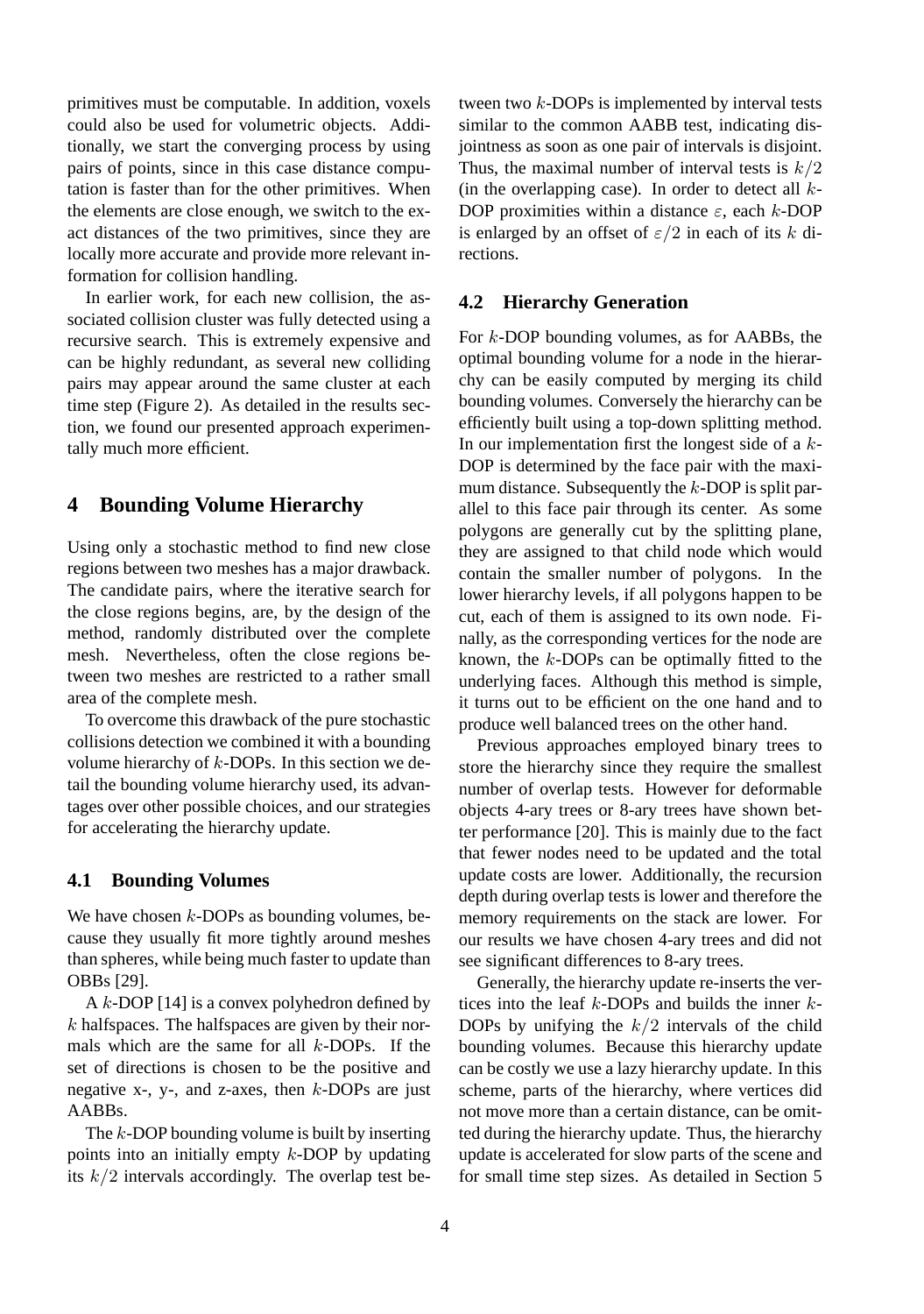this lazy update perfectly fits to our stochastic approach.

## **5 Combined Method**

Having presented the separate methods in the previous sections, we now will focus on the combination of stochastic collision detection and a k-DOP hierarchy.

Bounding volume hierarchies have been shown to be very efficient for collision detection of deformable objects [29, 16, 20]. Nevertheless they have two major drawbacks. First, the hierarchy needs to be updated in every time step due to the deformations of the objects, which is very time consuming. Second, bounding volume hierarchies are usually built around triangles or tetrahedrons, and return colliding or nearby pairs of these. Nevertheless an efficient and physically correct collision response needs to be employed on the vertex level. Therefore, in a second collision detection step, all close triangle pairs are checked for proximities between two edges, or a vertex and a triangle, where the necessary collision response can be easily applied.

In the previously presented stochastic collision detection, the collision detection is carried out directly on the primitives; to do so, edge-edge and vertex-triangle distances have to be computed. For most collision response schemes this measurements are needed as well. However the drawback of the stochastic collision detection is that there exists no control at all where the random pairs are placed. Due to this equal distribution across the whole collision objects, most random sample pairs may be generated in areas without any collision.

Our new approach combines this stochastic collision detection with a bounding volume hierarchy. In this combination, the drawbacks of both methods can be minimized. The process involves two steps: first a collision detection on the  $k$ -DOP -hierarchy is performed, returning all colliding leaves of the hierarchy tree. Each leaf can contain a specified number of triangles or other primitives. Then in the second step, a stochastic collision detection as described in Section 3 is performed, where the random sample pairs are created only on the colliding leaves.

The algorithm for the collision detection process between two objects with the corresponding BVHs  $A$  and  $B$  is then:

```
update(A and B) buttom-up as detailed in Section 4.2
traverse(A,B)
if A and B do not overlap then
  return
end if
if A and B are leaves then
  return intersecting leaves (DOPs)
else
  for all children A[i] and B[j] do
    traverse(A[i],B[j])
  end for
end if
Stochastic Detection as detailed in Section 3, while
picking the active pairs out of the intersecting leaves
```
### **6 Results**

of A and B.

To show that a detection ratio below 100% is sufficient to ensure a stable simulation we used the bounding volume hierarchy method (100% detection ratio) and carried out the collision response only for randomly selected collisions. Even for a very challenging cloth simulation (very thin object, i.e., high risk of interpenetrations) we experimentally found that a response (detection) ratio as low as 20% can be enough (Figure 4) to get good visual results.

#### **6.1 Comparison with other methods**

We compared our method with two other methods: a simple stochastic approach as described in Section 3 without hierarchy acceleration and an efficient hierarchical bounding box method based on k-DOPs as described in Section 4. As a test framework, we incorporated the collision detection module into a cloth simulation system.

For a static scene (torus and ellipsoid) we show that the detection ratio of our presented method rapidly converges to 100% (Figure 3). The convergence is much faster than with a pure stochastic method, because all randomly picked pairs are already close to local minima. To achieve the same speed of convergence with the pure stochastic method, many more random pairs are necessary.

For a dressed woman (Figure 4) and a dressed man (Figure 5) the combined hierarchy accelerated stochastic collision detection shows a much lower collision detection time than the pure bounding volume hierarchy or the stochastic method (see Table 1 and 2). This is because it is not necessary to recompute all collisions in every time step; instead, one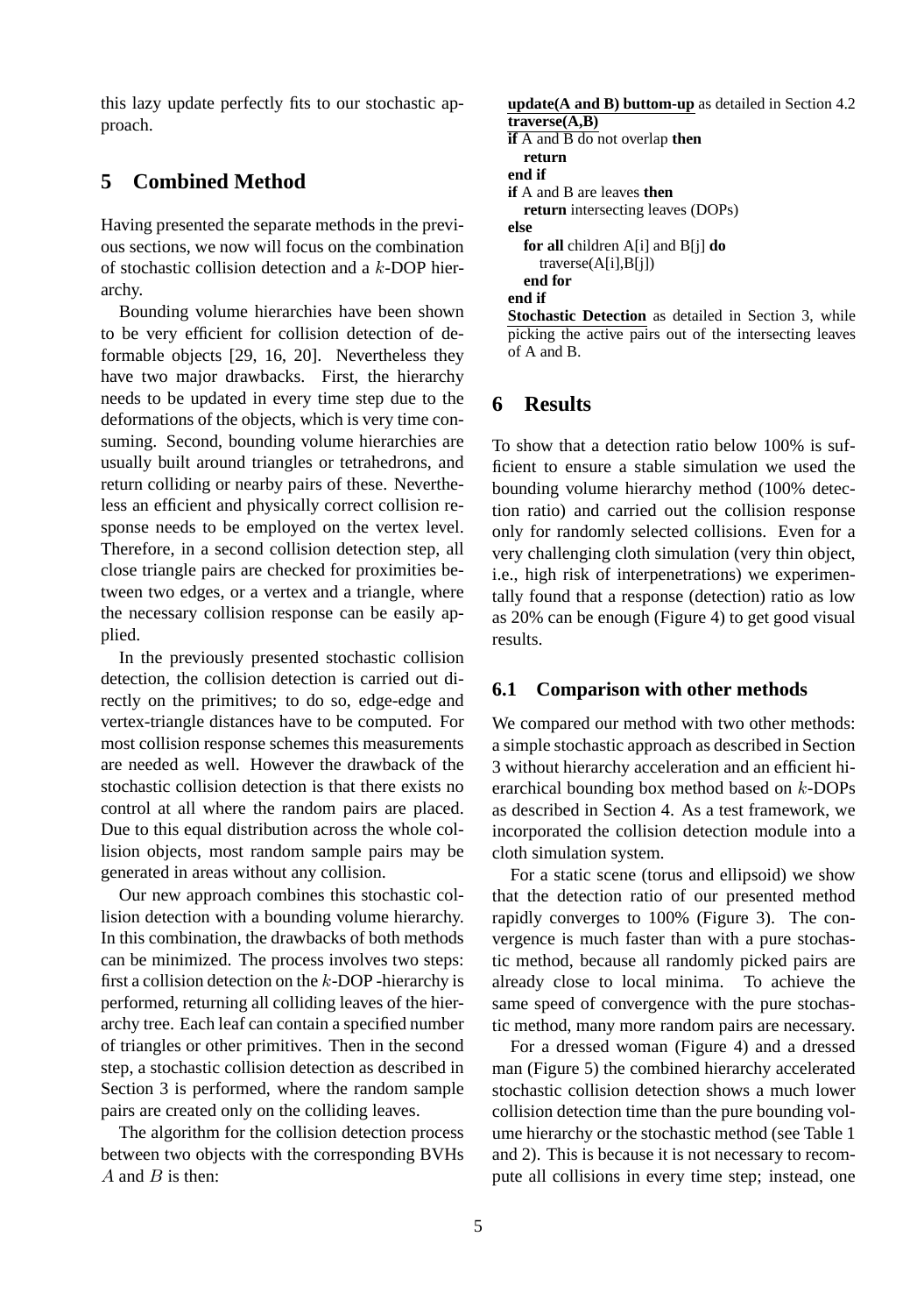obtains temporal coherence by keeping a list of collisions from step to step. Beyond that, the stochastic method is directly employed on the colliding primitives (vertices, edges, triangles, etc.) and no further computation is needed as for the pure hierarchical method. Additionally, as detailed in Section 5, the hierarchy update is faster and the detection of colliding DOPs can be faster as more faces are put into a DOP and therefore fewer DOPs are in the hierarchy. Compared to the pure stochastic method the combined framework achieves a much higher detection ratio with the same number of random samples, because they are only generated in "definitely close" areas. We note that in our set-up the pure stochastic method needs about three times as much random samples to achieve the same detection ratio.

We also challenged our presented method with a complex catwalk animation. Therefore we computed this dynamic scene with two different setting of our method. Once with 100 new active pairs per time step and once with 50 new active pairs per time step. During the animation we thereby achieved collision ratios between 40% and 80% (Figure 6(b)) respectively 20% and 70% (Figure 6(c)). For both settings the catwalk simulation remains stable during the complete time of 16 seconds (400 frames or 1600 time steps). Single frames of this simulation are compared to the results of a collision detection with a pure BVH (Figure  $6(a)$ ) and a detection ratio of 100%. The corresponding calculation times are compared in Table 3 and show that without a significant loss of quality a speed-up of a factor two is possible. With less quality an even larger speed-up was achieved.

All measurements of computation times in this paper were made on a 2.4 GHz Pentium IV with 1GB RAM.

| Collision detection setup        | k-dops | active p. | combined |
|----------------------------------|--------|-----------|----------|
| <b>Total Collision Detection</b> | 31.8   | 91.5      | 16.2     |
| Hierarchy Update                 | 6.8    | 09        | 0.9      |
| Detection of colliding DOPs      | 11.1   | $\Omega$  | 5.3      |

Table 1: Collision detection times for the dressed woman (avatar 53000 faces, dress 3800 faces) measured in seconds for the simulation of 100 time steps.



Figure 3: Detection ratio depending on time step. For same number of randomly created candidate pairs per time step, the presented method converges much faster than the pure stochastic method.

| Collision detection setup        | k-dops | active p. | combined |
|----------------------------------|--------|-----------|----------|
| <b>Total Collision Detection</b> | 16.5   | 21.3      | 5.8      |
| <b>Hierarchy Update</b>          | 1.9    | 1.3       | 1.3      |
| Detection of colliding DOPs      | 4.4    | $_{0}$    | 2.3      |

Table 2: Collision detection times for the dressed man (avatar 25000 faces, shirt 4400 faces, trousers 4000 faces) measured in seconds for the simulation of 50 time steps.

#### **6.2 Discussion and future work**

The presented work helps to significantly speed up simulations and can, for example, be employed in a rapid-prototyping environment for cloth or in a realtime simulation of tissue. The active pairs approach allows tuning of the computation time by limiting the number of geometric elements processed at each time step. A significant speed-up has been obtained with respect to an efficient method based on bounding volume hierarchies. Conversely, the bounding volume hierarchy approach provides us with a convenient way to initialize relevant active pairs. Combining these two approaches seems promising.

Though this framework has always shown to be faster than pure hierarchical methods and yielded stable collision results for all tested examples, we have to mention that there is no guarantee that the simulation is always stable for a certain collision ratio, and there is no absolute guarantee to obtain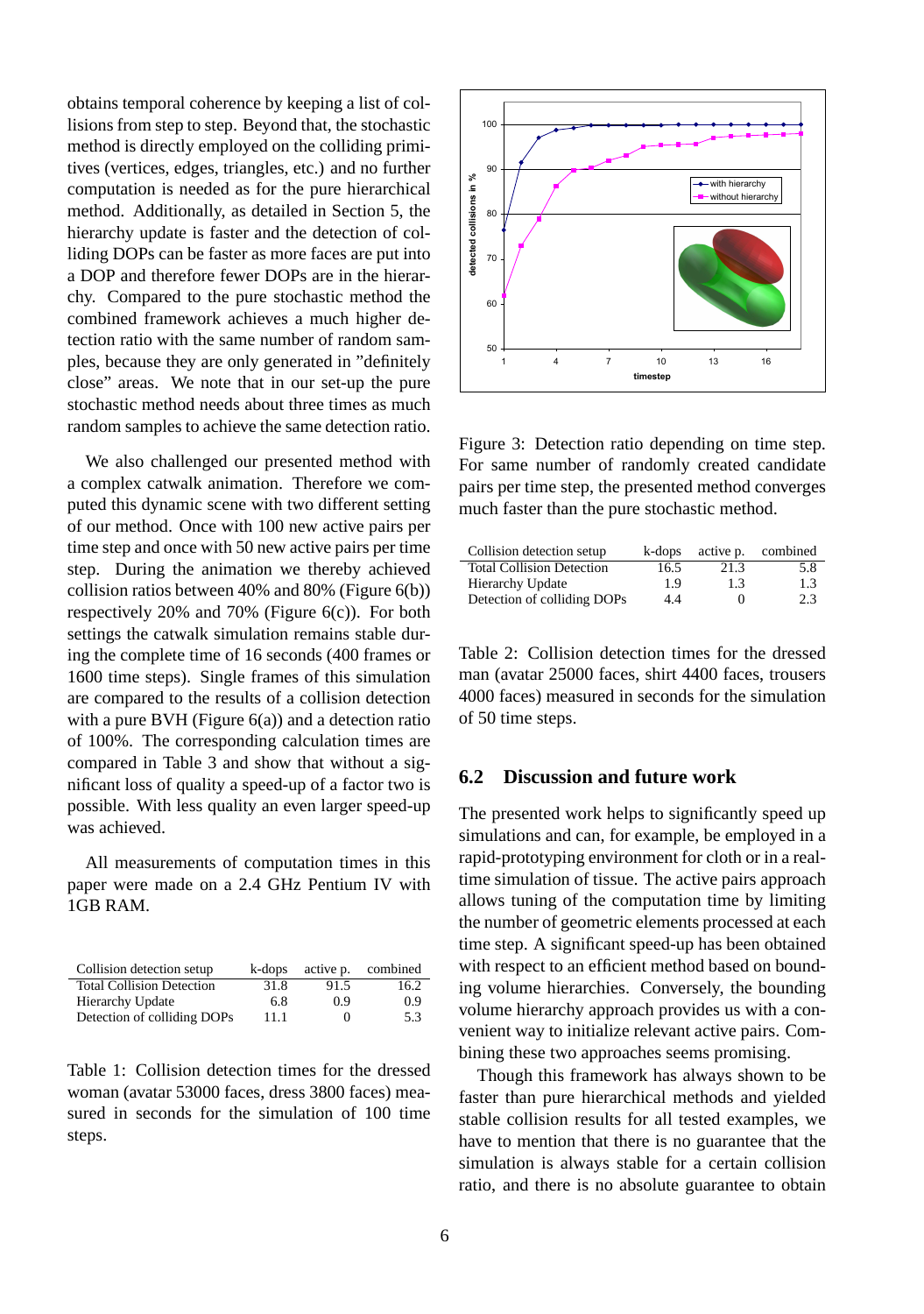| Collision detection setup        | k-dops | $100$ act. p. | 50 act. p. |
|----------------------------------|--------|---------------|------------|
| <b>Total Collision Detection</b> | 395    | 198           | 165        |
| <b>Hierarchy Update</b>          | 73     | 35            | 35         |
| Detection of colliding DOPs      | 110    | 61            | 61         |

Table 3: Collision detection times for the catwalk animation (avatar 53000 faces, dress 3800 faces) measured in seconds for the simulation of 1600 time steps.

a certain collision ratio for a specified number of active pairs (as with any other non-exact method).

In the future, we plan to apply this framework to other kinds of geometric primitives, such as voxels, to implement continuous detection to avoid tunnelling effects, model and handle the collision clusters more efficiently, strictly bind the computation time, and design reaction methods more suited to scattered collision modelling and late intersection discovery. Additionally it would be useful to find a more theoretical approach to these new techniques to be able to dynamically set the number of random pairs or to predict the collision ratio.

#### **6.3 Conclusion**

We have presented a new framework for collision detection between deformable objects. It is the first to efficiently allow a tunable trade-off between accuracy and computation time. Since collision detection is the main bottleneck in the animation of deformable surfaces, we believe that it is a first step toward an efficient control of computation time in interactive applications.

#### **Acknowledgements**

For the cloth models we would like to thank the project partners of the bmb+f project "Virtual Try-On".

This work was supported by a grant from the Ministry of Science, Research and the Arts of Baden-Wurttemberg (AZ23-7532.24-34-14/2) and ¨ by a grant from the German Academic Exchange Service to Stefan Kimmerle.

#### **References**

[1] G. Baciu, W. Wong, and H. Sun. Hardware-Assisted Virtual Collisions. In *Proceedings of* *the ACM Symposium on Virtual Reality Software and Technology, VRST, Taipei, Taiwan*, pages 145–151, 1998.

- [2] D. Baraff and A. Witkin. Large Steps in Cloth Simulation. In *Proceedings of ACM SIG-GRAPH*, pages 43–54, 1998.
- [3] D. Baraff, A. Witkin, and M. Kass. Untangling cloth. *ACM Transactions on Graphics (Proceedings of ACM SIGGRAPH 2003)*, 22(3):862–870, 2003.
- [4] R. Bridson, R. Fedkiw, and J. Anderson. Robust treatment of collisions, contact and friction for cloth animation. *ACM Transactions on Graphics*, 21(3):594–603, 2002. Proc. ACM SIGGRAPH 2002.
- [5] R. Bridson, S. Marino, and R. Fedkiw. Simulation of clothing with folds and wrinkles. In *Proc. ACM/Eurographics Symposium on Computer Animation*, pages 28–36, 2003.
- [6] J. D. Cohen, M. C. Lin, D. Manocha, and M. Ponamgi. I-COLLIDE: An Interactive and Exact Collision Detection System for Large-Scale Environments. In *Symposium on Interactive 3D Graphics*, pages 189–196, 218, 1995.
- [7] S. A. Ehmann and M. C. Lin. Accurate and fast proximity queries between polyhedra using convex surface decomposition. In *Computer Graphics Forum*, volume 20, pages 500– 510, 2001. ISSN 1067-7055.
- [8] A. Fuhrmann, G. Sobotka, and C. Gross. Distance fields for rapid collision detection in physically based modeling. In *Proceedings of GraphiCon 2003*, pages 58–65, Sept. 2003.
- [9] F. Ganovelli, J. Dingliana, and C. O'Sullivan. Buckettree: Improving collision detection between deformable objects. In *Proc. of Spring Conference on Computer Graphics SCCG '00*, 2000.
- [10] S. Gottschalk, M. Lin, and D. Manocha. OBB-Tree: A hierarchical structure for rapid interference detection. In H. Rushmeier, editor, *SIGGRAPH 96 Conference Proceedings*, pages 171–180. ACM SIGGRAPH, Addison Wesley, Aug. 1996.
- [11] L. J. Guibas, D. Hsu, and L. Zhang. Hwalk: Hierarchical distance computation for moving convex bodies. In W. V. Oz and M. Yannakakis, editors, *Proc. ACM Symposium on Computational Geometry*, pages 265–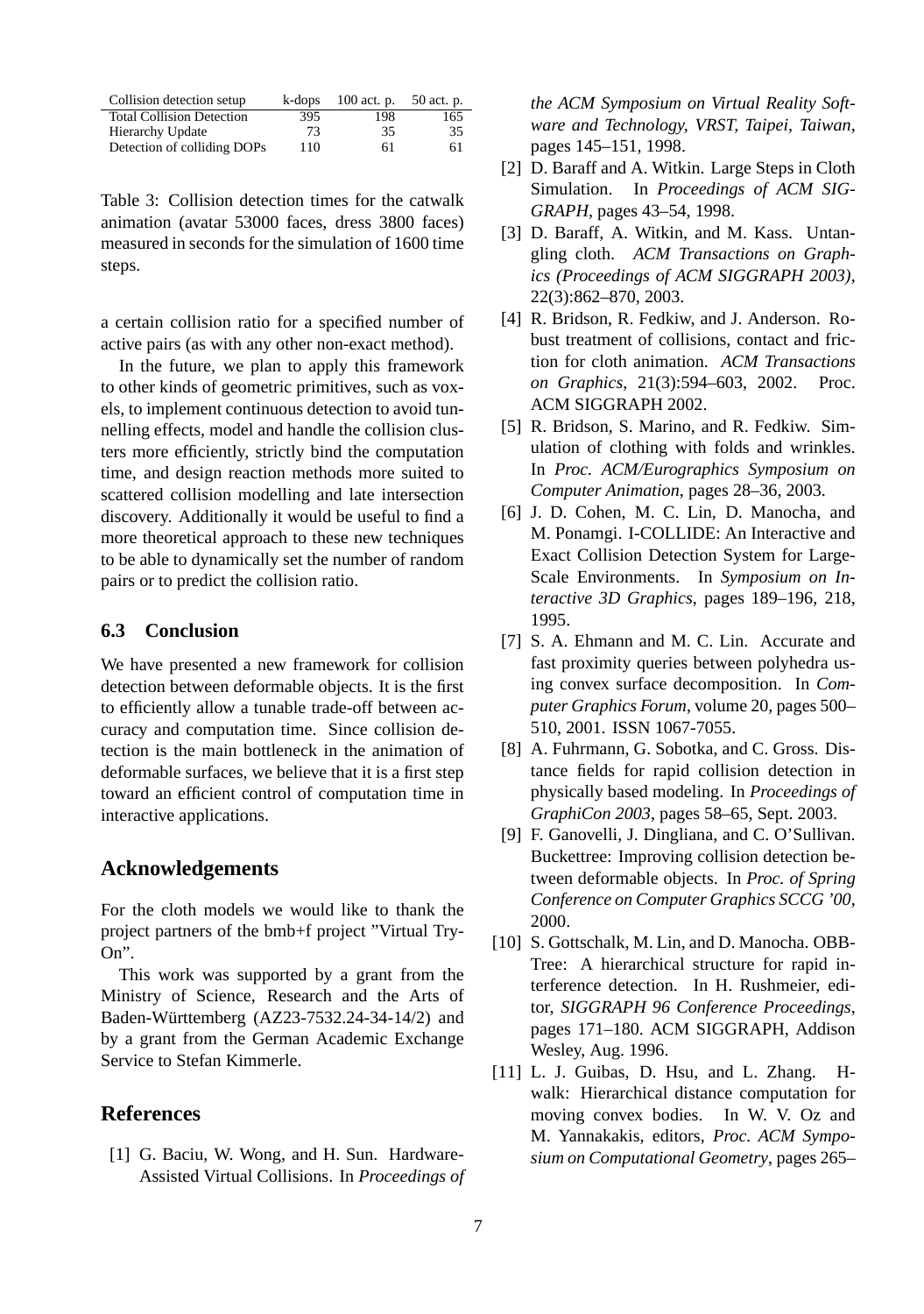273, 1999.

- [12] S. Guy and G. Debunne. Layered shells for fast collision detection, 2002. Unpublished.
- [13] P. Jimenez, F. Thomas, and C. Torras. 3d collision detection: A survey. *Computers & Graphics*, 25(2):269–285, 2001.
- [14] J. Klosowski, M. Held, J. Mitchell, H. Sowizral, and K. Zikan. Efficient collision detection using bounding volume hierarchies of k-dops. In *Proc. of SIGGRAPH '96*, pages 171–180, 1996.
- [15] S. Krishnan, A. Pattekar, M. C. Lin, and D. Manocha. Spherical Shells: A Higher-Order Bounding Volume for Fast Proximity Queries. Technical report, Department of Computer Science, University of North Carolina, 1997.
- [16] T. Larsson and T. Akenine-Möller. Collision detection for continuously deforming bodies. In *Eurographics*, pages 325–333, 2001. short presentation.
- [17] M. C. Lin and J. F. Canny. Efficient Collision Detection for Animation. In *Proc. 3rd Eurographics Workshop on Animation and Simulation*, 1992.
- [18] M. C. Lin and S. Gottschalk. Collision Detection Between Geometric Models: A Survey. *Proc. of IMA Conference on Mathematics of Surfaces*, 1998.
- [19] J. Lombardo, M.-P. Cani, and F. Neyret. Realtime Collision Detection for Virtual Surgery. In *Proc. Comp. Anim. '99*, pages 82–91. IEEE CS Press, 1999.
- [20] J. Mezger, S. Kimmerle, and O. Etzmuß. Hierarchical Techniques in Collision Detection for Cloth Animation. *Journal of WSCG*, 11(2):322–329, 2003.
- [21] B. Mirtich. VClip: Fast and Robust Polyhedral Collision Detection. *ACM Transactions on Graphics*, 17(3):177–208, 1998.
- [22] I. J. Palmer and R. L. Grimsdale. Collision detection for animation using sphere-trees. *Computer Graphics Forum*, 14(2):105–116, June 1995.
- [23] X. Provot. Collision and Self-Collision Handling in Cloth Model Dedicated to Design Garments. In *Graphics Interface '97*, pages 177–189. Canadian Information Processing Society, Canadian Human-Computer Communications Society, May 1997.
- [24] S. Quinlan. Efficient distance computation between non-convex objects. In *Proc. of IEEE Int. Conf. on Robotics and Automation*, pages 3324–3329, 1994.
- [25] L. Raghupathi, V. Cantin, F. Faure, and M.-P. Cani. Real-time Simulation of Self-collisions for Virtual Intestinal Surgery. In N. Ayache and H. Delingette, editors, *Surg. Sim. & Soft Tis. Model.*, LNCS no. 2673, pages 15–26. Springer, Heidelberg, 2003.
- [26] S. Redon, A. Kheddar, and S. Coquillart. Fast continuous collision detection between rigid bodies. *Computer graphics forum*, 21(3), 2002. Proc. Eurographics'02.
- [27] A. Smith, Y. Kitamura, H. Takemura, and F. Kishino. A simple and efficient method for accurate collision detection among deformable polyhedra. In *Proceedings of IEEE Virtual Reality Annual International Symposium*, pages 136–145, 1995.
- [28] M. Teschner, B. Heidelberger, M. Mueller, D. Pomeranets, and M. Gross. Optimized spatial hashing for collision detection of deformable objects. In *Proceedings of Vision, Modeling, Visualization VMV'03*, pages 47– 54, 2003.
- [29] G. van den Bergen. Efficient collision detection of complex deformable models using AABB trees. *Journal of Graphics Tools: JGT*, 2(4):1–14, 1997.
- [30] T. Vassilev, B. Spanlang, and Y. Chrysanthou. Fast Cloth Animation on Walking Avatars. In *Computer Graphics Forum (Proc. of Eurographics)*, 2001.
- [31] P. Volino and N. Magnenat-Thalmann. Efficient Self-Collision Detection on Smoothly Discretized Surface Animations using Geometrical Shape Regularity. *Computer Graphics Forum*, 13(3):155–166, 1994.
- [32] G. Zachmann. Rapid collision detection by dynamically aligned DOP-trees. In *Proc. of IEEE Virtual Reality Annual International Symposium; VRAIS '98*, pages 90–97, Atlanta, Georgia, Mar. 1998.
- [33] D. Zhang and M. M. Yuen. Collision Detection for Clothed Human Animation. *Proceedings of the Pacific Graphics*, 2000.